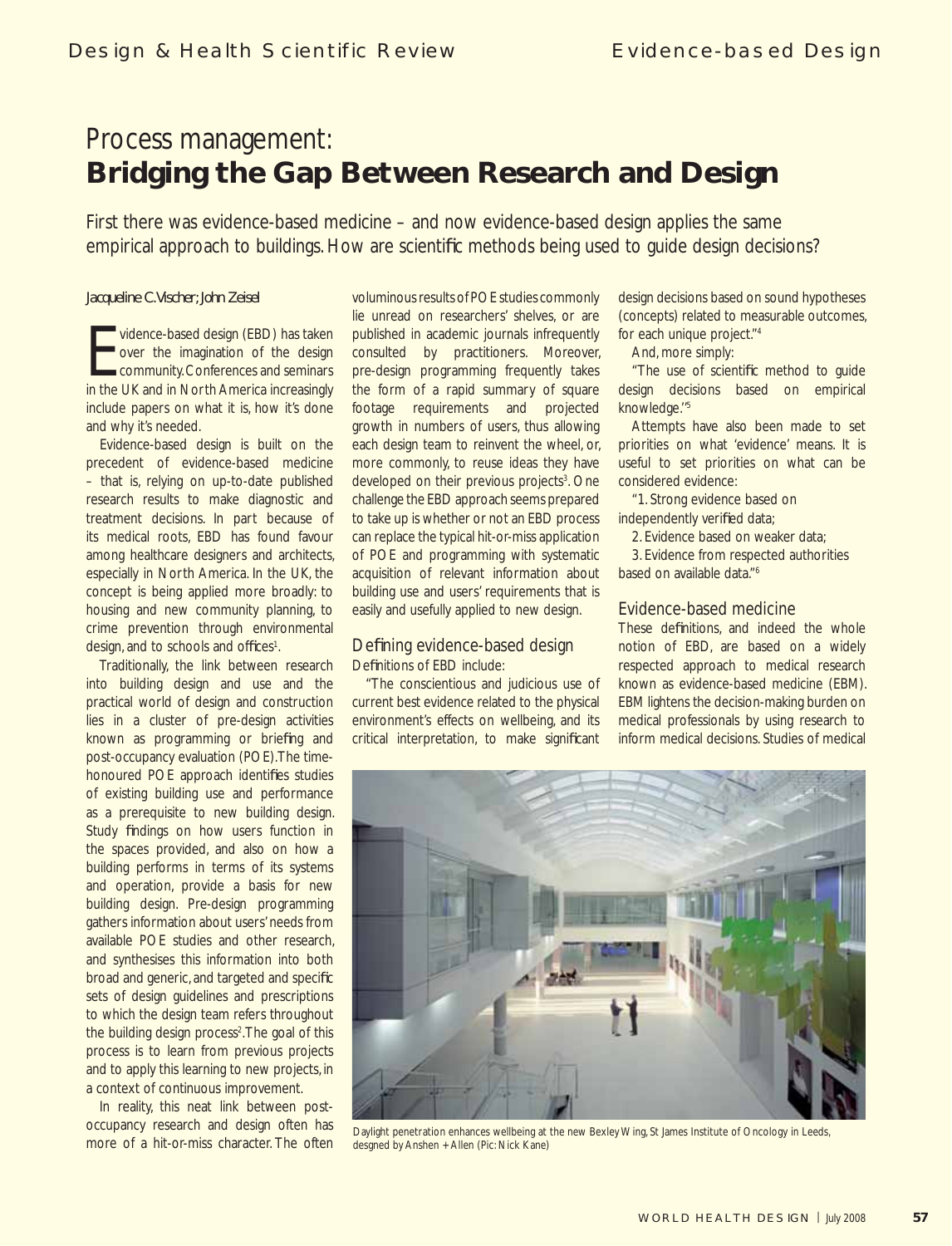## Design & Health Scientific Review

and surgical procedures, their difficulties and their likely outcomes; of treatments such as pharmaceutical products and doses; and of new medical technology and tools, help practitioners to make the best possible diagnosis and select the best treatment.

By referring to the ongoing accumulation of published evidence, a medical professional treats a patient's condition by using up-todate objective facts (rather than relying on previously acquired knowledge), as well as their hunches and convictions resulting from experience. For example, although it may seem obvious that inserting feeding tubes in elderly patients prolongs life, evidence from research has shown that feeding tubes increase infection, and do not in fact prolong life. In theory, the same evidence is available to others involved in treating the patient and even to the patients themselves.

Increasingly, doctors choose to explain to their patients the evidential basis for their decisions – something immediate access to electronic databases makes possible. Responsibility for an important medical decision is thereby shared between provider and consumer of medical treatments. Moreover, it has been demonstrated that the opportunity for a patient to participate in his or her own care increases the likelihood of a positive medical outcome. Similarly, then, using EBD to support architectural and planning decisions by design professionals provides an opportunity to building users and other consumers of design services to participate in design decision-making. And studies have indicated that in buildings, as in medicine, informed and engaged users have a more positive experience of the built environment they occupy<sup>7</sup>. .

### The users' perspective

Basing important decisions on research results rather than on experience, intuition and creativity – whether in medicine or in design – has an effect on the political role of the professional and on the balance of power between providers and consumers of specialised services.

Employing EBD equalises an unequal relationship in the building industry just as it does in modern medicine. Just as the patient has a more important role to play in a medical situation where the doctor shares 'evidence' in order to engage the patient in decisions, the architect has an opportunity to enlarge the role of the building's users and



EBD principles employed in the street design at the new Royal Children's Hospital, Melbourne (pp 20-23) 

to incorporate their previous experience into key design decisions.

In order to realise its full potential, EBD research incorporates evidence from and about users to make specific design decisions. Moreover, the availability of objective information shifts the balance of decision-making power, thereby affecting the outcome of a design and construction project. Professionals who want to continue doing things the same old way will find it difficult to defend this stance with up-todate research results. Just as doctors take the Hippocratic oath to do no harm, designers and builders who create our environment have a new opportunity to use EBD research not only to protect building users and to do them no harm, but in fact to improve and enhance their environmental experience.

### The relationship with POE

This emphasis on the building users' experience raises the question of whether or not the evidence-based approach to design has supplanted or replaced post-occupancy evaluation (POE) as the way of using data on or about users to inform design. We would argue that EBD and POE remain two related, but distinct, pre-design activities. First, responsibility for EBD is located in the design process, whereas POEs are considered to be research. Whereas an EBD approach seems by definition to support a high-quality design outcome, POE has tended to focus on questioning the design quality of existing projects. The term postoccupancy evaluation has always suffered from the judgemental approach implied by the term 'evaluation': the performance of all professionals in a design and construction project risks being 'evaluated' by POE. This possibility discourages stakeholders from engaging in POE – not simply an evidencegathering exercise aimed at increasing knowledge about what works and what does not work, but also a judgement on how well the building delivery team performed.

In contrast, EBD contains no mention of evaluation or judgements. It is by definition scientific; it employs approved scientific methods of gathering data. According to labelling theory in social science, something's name affects how it is viewed and used. Even if EBD were merely a semantic shift, it may turn out to be an important one, because it changes how designers, owners, and users view and use POE.

As mentioned above, post-occupancy studies tend to limit their data-gathering to the opinions of building occupants – a limited definition of building users – and to whether occupants like or dislike ("are satisfied with") identified features of a building  $-$  a limited definition of how the built environment affects people. Evidence-based research draws on a broader base of stakeholders than simply the occupants of the building at a specific time, and focuses on a range of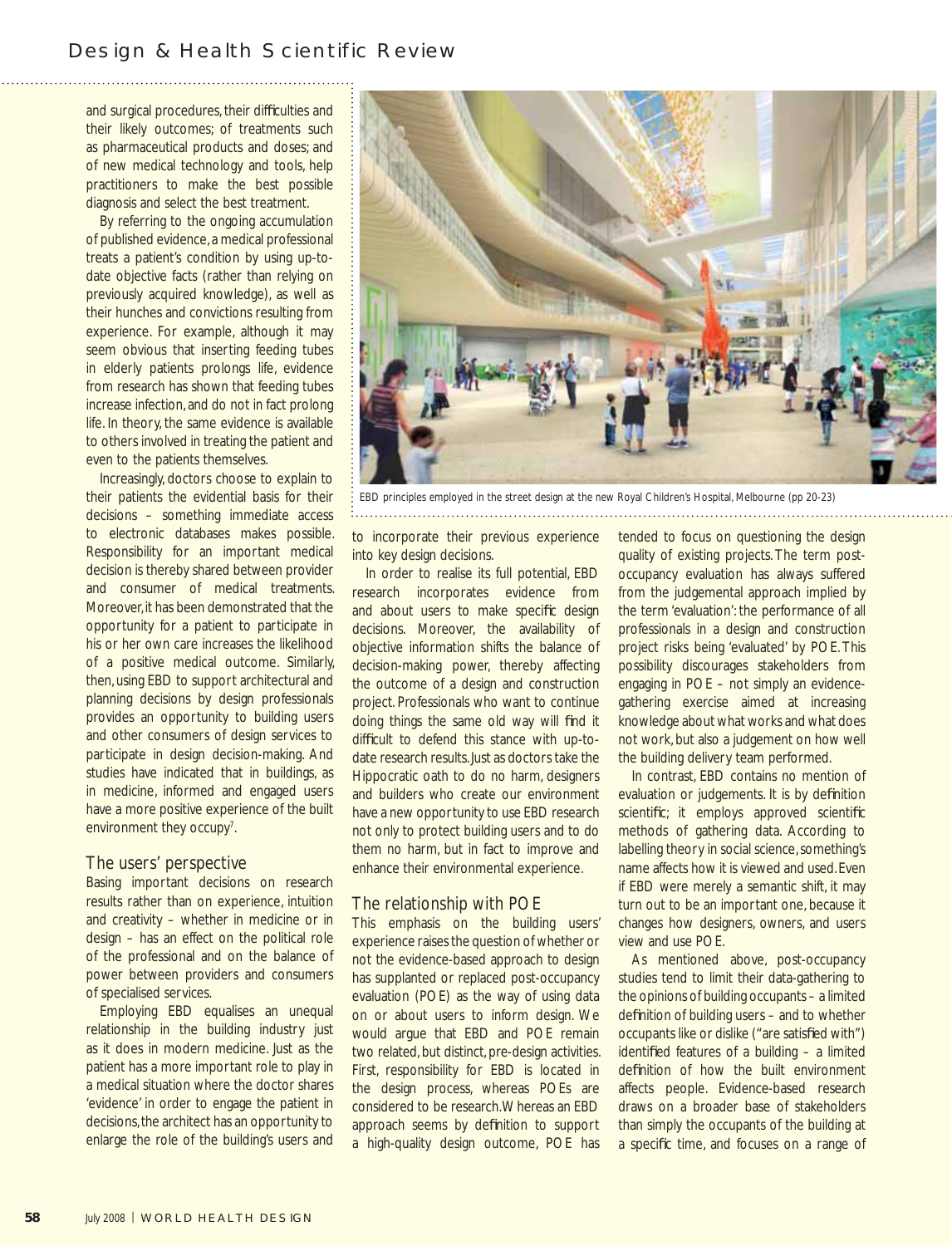# Evidence-based Design



Spacious, curved corridors at the Intermountain Medical Centre, Utah (Pic: John Linden and Cesar Rubio)

measurable performance outcomes (such as energy use, health-enhancing qualities and functionality) that supports user activities. EBD can add to and enhance traditional POE activities, and make pre-design programming a more precise science.

A well-documented problem in POE research is the difficulty of finding a simple way to communicate POE results to building professionals in a form that they can use. Making research results relevant to design is fraught with both logical and practical pitfalls. The language of research – more or less support for a hypothesis, probability of a significant relationship, strengths and weaknesses of the methodology selected – is foreign to the world of building design and construction. Furthermore, all building decisions are made under pressure (time, money, politics, or all three), so it is not possible to make a tentative decision based on the probability of a desired outcome. A decision is a commitment, and it ends up in three-dimensional form: it is built. Techniques and tools for knowledge transfer – from the theory-based, exploratory and analytic world of research to the practical, deterministic and real-time world of constructing buildings – still need to be developed.

### Bridging the gap

A significant advantage of the EBD approach is that building industry professionals can focus and direct research to the issues that

they have identified as needing evidence. In other words, each design team is in theory responsible for identifying one or more project-related research topics. Designers need access to databanks of research results that cover issues likely to arise during project design and construction, much as the medical professional will review published evidence on their current patients' conditions. These data repositories are not limited to feedback from building occupants, but ideally should include information about materials selection and performance, construction technology and management, cost containment and risk control, and other areas of knowledge that are key to building successful buildings.

New thinking about EBD is focusing on mechanisms and strategies that enable and facilitate this intimate relationship between research and design, obviating the need for what was a burden on the former POE researcher: to find a way of 'dressing up' research results and making them attractive to, and accessible and useable by, design professionals. This was always called 'bridging the gap' – ie, the gap that exists between design and research. The EBD approach requires the design professional to define the research in terms that are relevant to the practitioner's project. So although they may not design the research – this is the researcher's area of expertise – they drive the style of applied research projects that seem likely to yield useful new knowledge in a form that makes it relevant to the decisions that are facing them. This shift in EBD decision-making itself 'bridges the gap'.

### Conflict with creativity

As the building design professions shift to a more rational and research-based approach to design, professionals are likely to be less prone to avoid acquiring knowledge that could inform design decisions than they have been in the past. Architects in particular have tended to express concern that taking a rational approach to design may limit their creativity and ability to have new ideas, that having 'too much information' could reduce or even eliminate their ability to find 'artistic' solutions to design problems. (In a question-and-answer session at the 2006 Annual General Meeting of the Society for Neuroscience, architect Frank Gehry stated that too much neuroscientific knowledge about people and their responses to buildings would limit his creativity.)

One of the positive impacts of the EBD approach is that it is based on the assumption that more and better information and knowledge will *ipso facto* improve the design of buildings, and that the value of informed design decision-making not only supports design creativity but – with so much more information available – trying to do without it is both foolish and dangerous. It is no longer considered the action of a responsible professional to embark on a building design project without paying attention to what is known about the impact of previous, related design decisions on human behaviour. As building-related research expands, building clients, regulatory bodies, and building users will increasingly expect design professionals to access the growing multidisciplinary knowledge base not only on how building users are affected by features of their environment, but also how to combine what we know about building user psychology and behaviour with the innovative features of buildings that have been certified by green ratings systems such as LEED, Green Star and BREAM.

### Recent research

At a recent conference in North America, the range of EBD research reported included a study focusing on systemic problems in how emergency healthcare facilities are designed and operated, in order to identify ways of enabling hospital staff to avoid mistakes and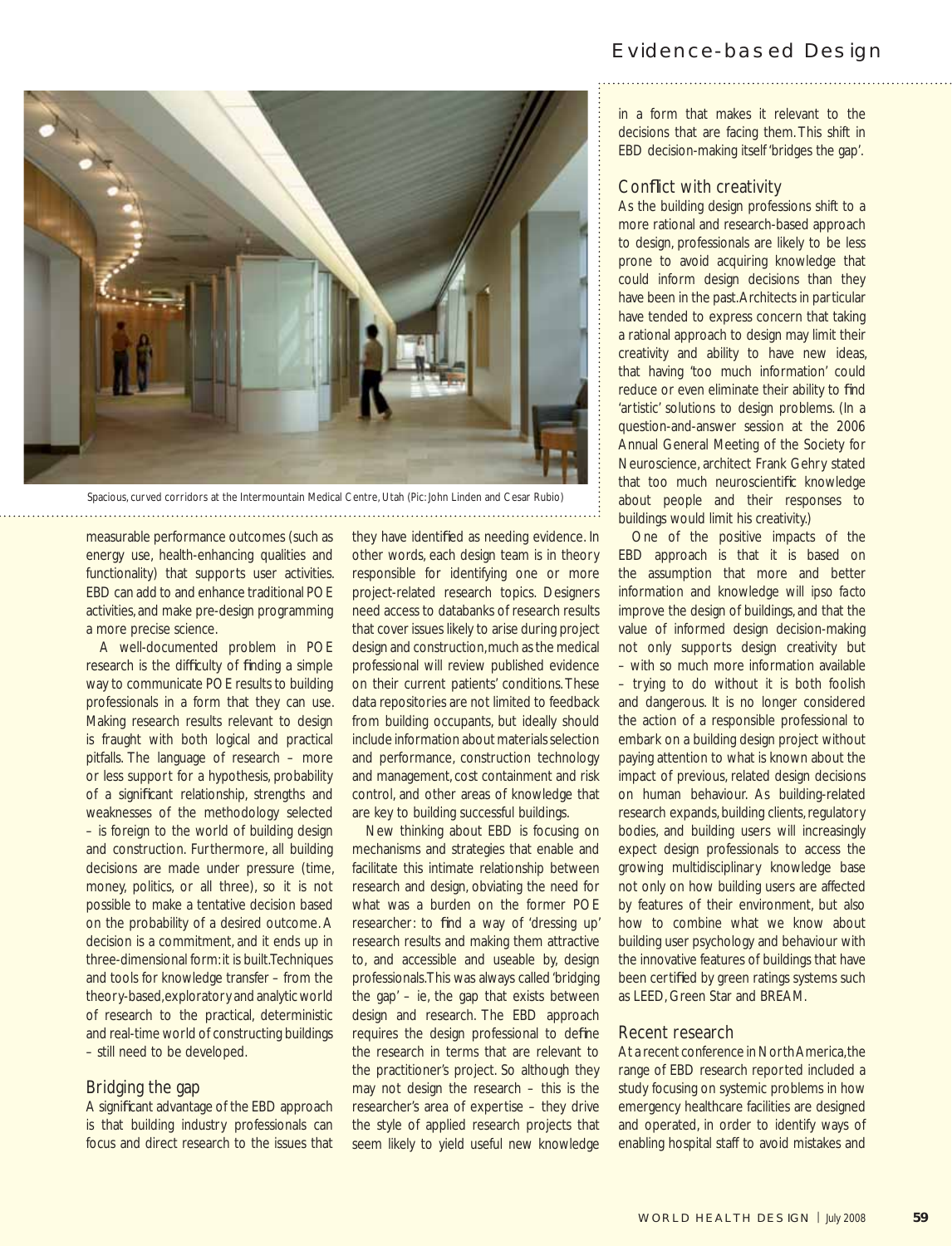of increasing the effectiveness and efficiency of their time8 . In another example, studies of the impact of improperly performing ventilation systems on illness, discomfort and stress are summarised to indicate ways of improving indoor air quality in a wide variety of building types<sup>9</sup>. A third study examines a range of methodological approaches in order to demonstrate the close relationship between the way a research hypothesis is formulated and the selection of the appropriate data collection method to test it<sup>10</sup>. Examples given include a comparative analysis of various configurations of nursing station designs on nursing outcomes such as time with patients, amount of walking, and accessibility of medications and equipment, measuring the relative proximity of handwashing facilities to patient care areas and the effect on staff hand-washing behaviour, and assessing the impact of available family sleeping areas and family furniture on families' perceptions of family-centred care.

Studies like these, which have informed or could inform critical healthcare design decisions, illuminate the enormous potential for implementing a programme of EBD studies that can inform hospital design decisions. A similar richness of studies awaits design researchers in other areas – workspace design, for example. Much of the research in this rapidly growing field of study has responded to critical issues that have arisen in the commercial real estate industry. These include, but are not limited to, sick building syndrome and indoor air pollution in the 1970s and 1980s, thermal comfort and

temperature control as well as ergonomic workspace and management of repetitive strain injuries in the 1990s, broadening out in the current decade to managing noise and distractions in workspace with smaller and more open workstations<sup>11</sup>.

Our research on how office occupants assess a range of environmental conditions has generated a large amount of evidence on both supportive and non-supportive elements of workspace design. Part of the evidence indicates when and how these affect worker behaviour (task performance, communication with co-workers and employee retention) and worker mood (wellbeing, satisfaction and engagement)<sup>12</sup>.

Another useful topic for EBD in workspace planning is the optimal balance between individual workspace (offices or workstations, concentration rooms, places to work alone) and shared or communal facilities (meeting rooms, workrooms, coffee rooms and lounges, places that facilitate collaboration). Studies to date indicate that systematic analysis of the tasks people are performing and the environmental requirements for the types of work they are doing provide a solid basis for this key design decision in most instances<sup>13</sup>.

### EBD research and Alzheimer's

Our environment-behaviour model for Alzheimer's design is also based on data from multi-site studies in which the correlations between specific design characteristics and behavioural health outcomes were measured<sup>14</sup>. Outcome behaviours or

symptoms measured in residents of Alzheimer's units include social withdrawal, agitation, aggression, depression and psychotic symptoms such as hallucinations<sup>15</sup>. Research findings clearly indicate fewer symptoms in more appropriately designed environments: anxiety and aggression are reduced where there is greater privacy and personalisation of bedrooms; social withdrawal is reduced in settings with not more than four communal spaces, each of which has a unique design character that helps residents orient themselves and make choices. There is a lower incidence of depression when exits are camouflaged using less visible electronic locks instead of alarms.

Another key symptom of dementia, which takes up staff time and disrupts the community, is physical agitation. Whereas agitated behaviours do not appear to be affected by environmental design characteristics, verbal and physical agitation taken together are less present in settings that are more residential than institutional. Verbal agitation is reduced in settings where residents understand more of the sensory input they receive, and where sensory stimuli are controlled; and there were fewer psychotic symptoms in environments with more opportunities for privacy and for personalisation, and where residents could understand their sensory environment.

We conclude these outcomes are related to the neuroscience of Alzheimer's and environmental awareness<sup>16</sup>. Neuroscience and architecture is a fast-growing area of research in which links can be identified between the physical features of a building and the mental, emotional and behavioural effects on users, and is likely to have implications for future EBD research<sup>17.</sup>

#### Information versus evidence

One of the ways the European approach differs from the North American approach to EBD is the definition of 'evidence'. In North American design circles, 'research' for a design project such as a hospital or office typically ranges from studying examples published in the architectural magazines, to visiting a recently completed project and looking around to see how it looks, perhaps asking a few people working there what they think of it, to systematically interviewing building users and applying the results to an architectural programme or brief, to



Design decisions at The Children's Hospital, Denver were based on patient and staff consultation (pp24-25) performing or commissioning a full-scale